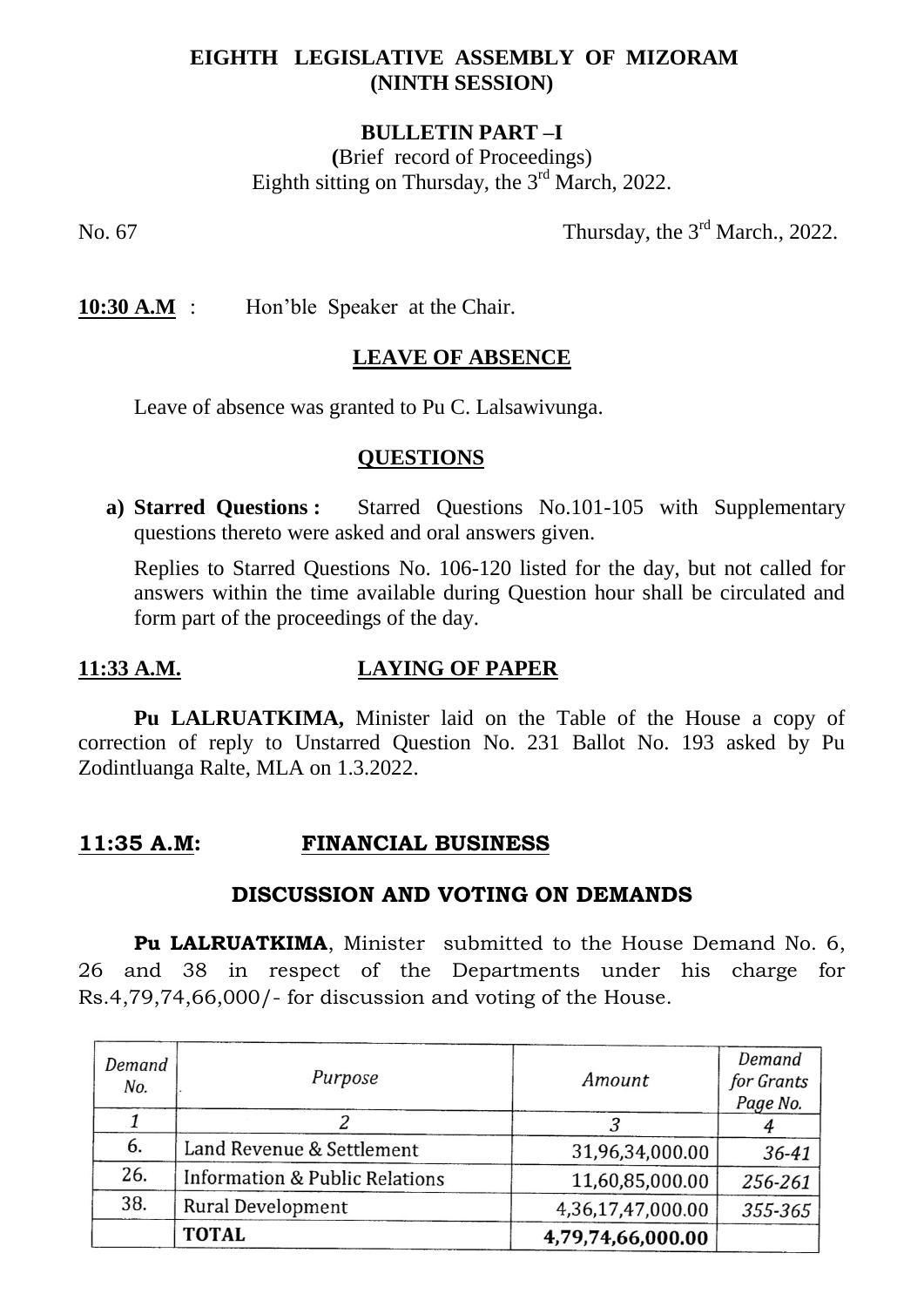**Pu TAWNLUIA**, Deputy Chief Minister submitted to the House Demand No. 13, 25 and 46 in respect of the Departments under his charge for Rs. 11,80,61,46,000/- for discussion and voting of the House.

| Demand<br>No. | Purpose                                               | Amount             | Demand for<br><b>Grants Page</b><br>No. |
|---------------|-------------------------------------------------------|--------------------|-----------------------------------------|
|               |                                                       |                    |                                         |
| 13.           | Personnel & Administrative<br>Reforms                 | 4,79,88,000.00     | $70 - 74$                               |
| 25.           | <b>Public Health Engineering</b>                      | 4,71,14,09,000.00  | 248-255                                 |
| 46.           | <b>Urban Development &amp; Poverty</b><br>Alleviation | 7,04,67,49,000.00  | 434-444                                 |
|               | <b>TOTAL</b>                                          | 11,80,61,46,000.00 |                                         |

**11:40 A.M:** Discussion on the Demand for Grants commenced. The Demands were discussed together at a time and the following members participated in the discussion:

- 1. Pu Zodintluanga Ralte
- 2. Pu L. Thangmawia
- 3. Pu Lalrinsanga Ralte

# **12:18 P.M:** Hon'ble Deputy Speaker at the Chair

- 4. Pu K.T. Rokhaw
- 5. Pu Lalrintluanga Sailo
- 6. Pu Nihar Kanti Chakma

# **12:58 P.M**: Recess

- **2:00 P.M:** Hon'ble Speaker at the Chair (Discussion continued)
	- 7. Pu Ramthanmawia
	- 8. Pu B.D. Chakma

# **2:15 P.M.** : Hon'ble Deputy Speaker at the Chair.

- 9. Pu Zothantluanga
- 10. Pu Vanlalhlana
- 11. Pu H. Biakzaua

# 2:47 P.M. : Dr. K. Pachhunga, MLA at the Chair.

- 12. Er. H. Lalzirliana
- 13. Pu Lalrindika Ralte